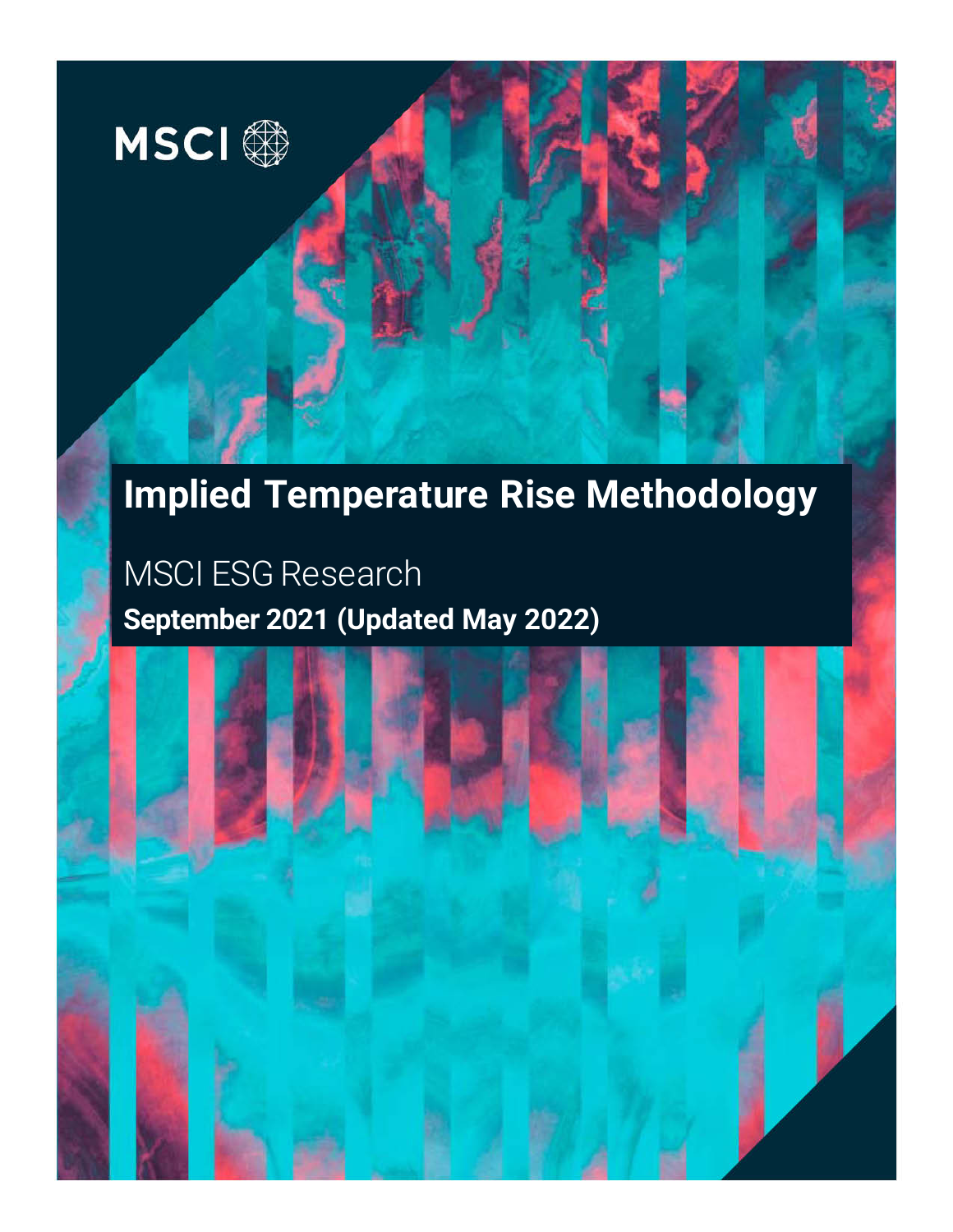

# **Executive Summary**

### **Background**

The Implied Temperature Rise metric provides an indication of how companies and investment portfolios align to global climate targets. Some institutional investors would like to understand if their portfolios are 2°C aligned, referring to the Intergovernmental Panel on Climate Change (IPCC) goal of limiting the global temperature increase in the year 2[1](#page-1-0)00, compared to pre-industrial levels, to  $2^{\circ}$ C.<sup>1</sup> Another important target is the 1.5°C limit, which was also popularized by the Paris Agreement. This limit has been advocated strongly by small island states, which are most threatened by sea level rise in a world with temperatures exceeding a rise of 1.5°C.[2](#page-1-1)

Key to understanding the Implied Temperature Rise is the concept of a carbon budget: how much the world can emit and, by extension, how much a company can emit (across Scopes 1, 2 and 3) and remain within the limitations required to meet a 2°C warming scenario by 2100. We use IPCC guidance to understand what the budgets need to be. Then we calculate companies' projected emissions out over the next five decades based on their emissions track record, stated reduction targets, and other data. A company whose projected emissions are below budget can be said to "undershoot" while those whose projected emissions exceed the budget "overshoot". The Implied Temperature Rise, expressed in degrees Celsius (°C), estimates the global implied temperature rise (in the year 2100 or later) if the whole economy had the same carbon budget over-/undershoot level as the company (or portfolio) in question.

<span id="page-1-1"></span><span id="page-1-0"></span><sup>1</sup> Jessop, S., Green, M. "Climate change pushes investors to take their temperature." *Reuters*, Jan. 20, 2020

<sup>&</sup>lt;sup>2</sup> Center for International Climate Research – The story of 1.5°C. [\(https://cicero.oslo.no/en/understanding-one-point](https://cicero.oslo.no/en/understanding-one-point-five/the-story-of-15)[five/the-story-of-15\)](https://cicero.oslo.no/en/understanding-one-point-five/the-story-of-15)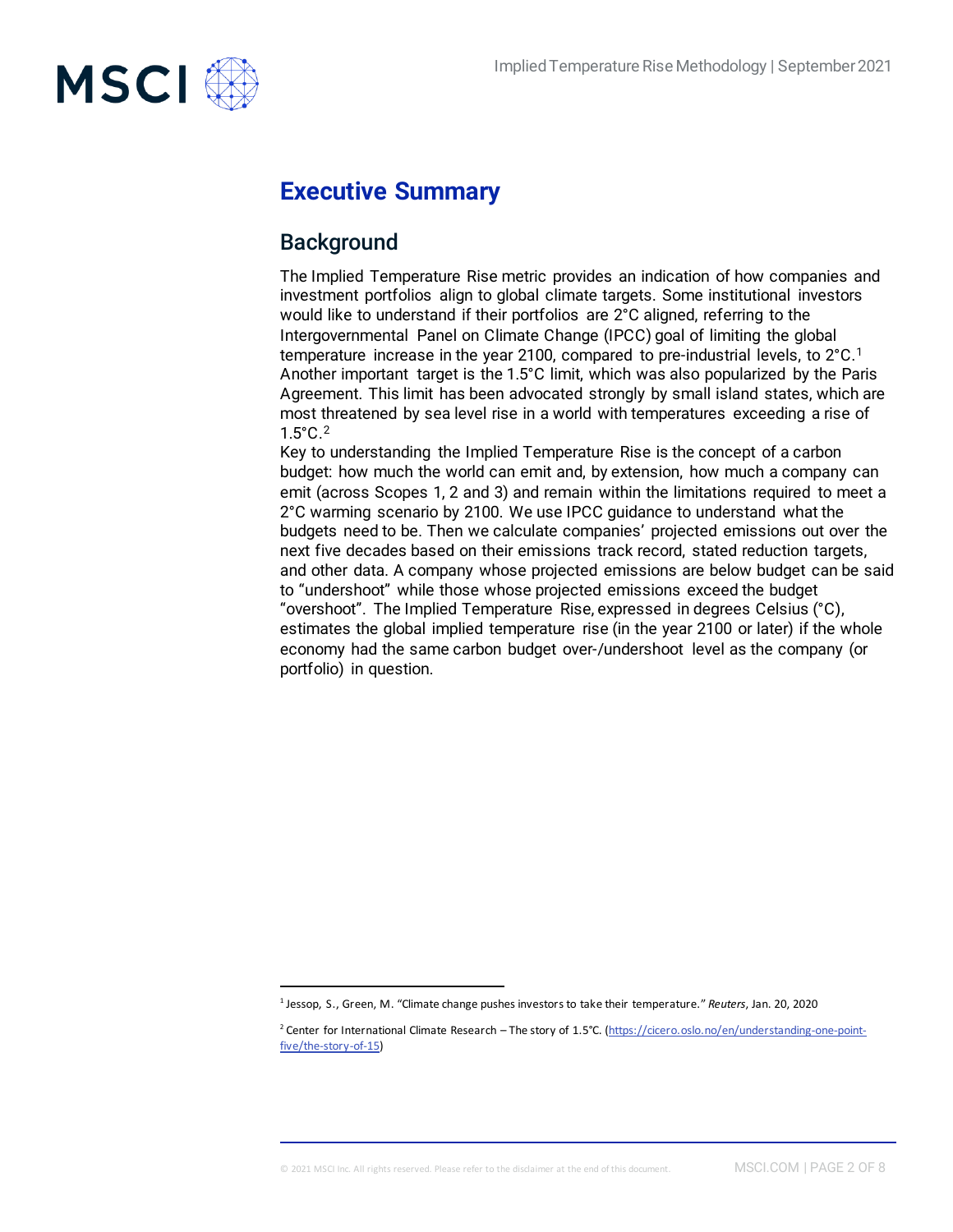

### Company Implied Temperature Rise

The calculation of the company-level Implied Temperature Rise involves four key steps:





*Source: MSCI ESG Research.*

#### **1. Allocate a 2°C carbon budget**

Each year, we calculate a Global 2°C Carbon Budget based on the global remaining carbon budget available to limit warming to 2°C, obtained from the  $IPCC<sup>3</sup>$  $IPCC<sup>3</sup>$  $IPCC<sup>3</sup>$  We allocate this global budget to individual companies based on their sector, country and business activities to determine a company's "fair share".

- **2. Project companies' future emissions, considering their targets** Using companies' current emissions and reported emissions reduction targets, we project an absolute emissions timeseries for each company until 2070 for Scopes 1, 2 and 3 emissions.
- **3. Calculate the companies' over/undershoot of its carbon budget** We compute each company's carbon budget over-/undershoot by calculating

<span id="page-2-0"></span><sup>&</sup>lt;sup>3</sup> The IPPC Special Report on 1.5 °C provides the remaining global carbon budget for different temperature rises and probabilities [\(https://www.ipcc.ch/site/assets/uploads/sites/2/2019/02/SR15\\_Chapter2\\_Low\\_Res.pdf,](https://www.ipcc.ch/site/assets/uploads/sites/2/2019/02/SR15_Chapter2_Low_Res.pdf) (in Table 2.2).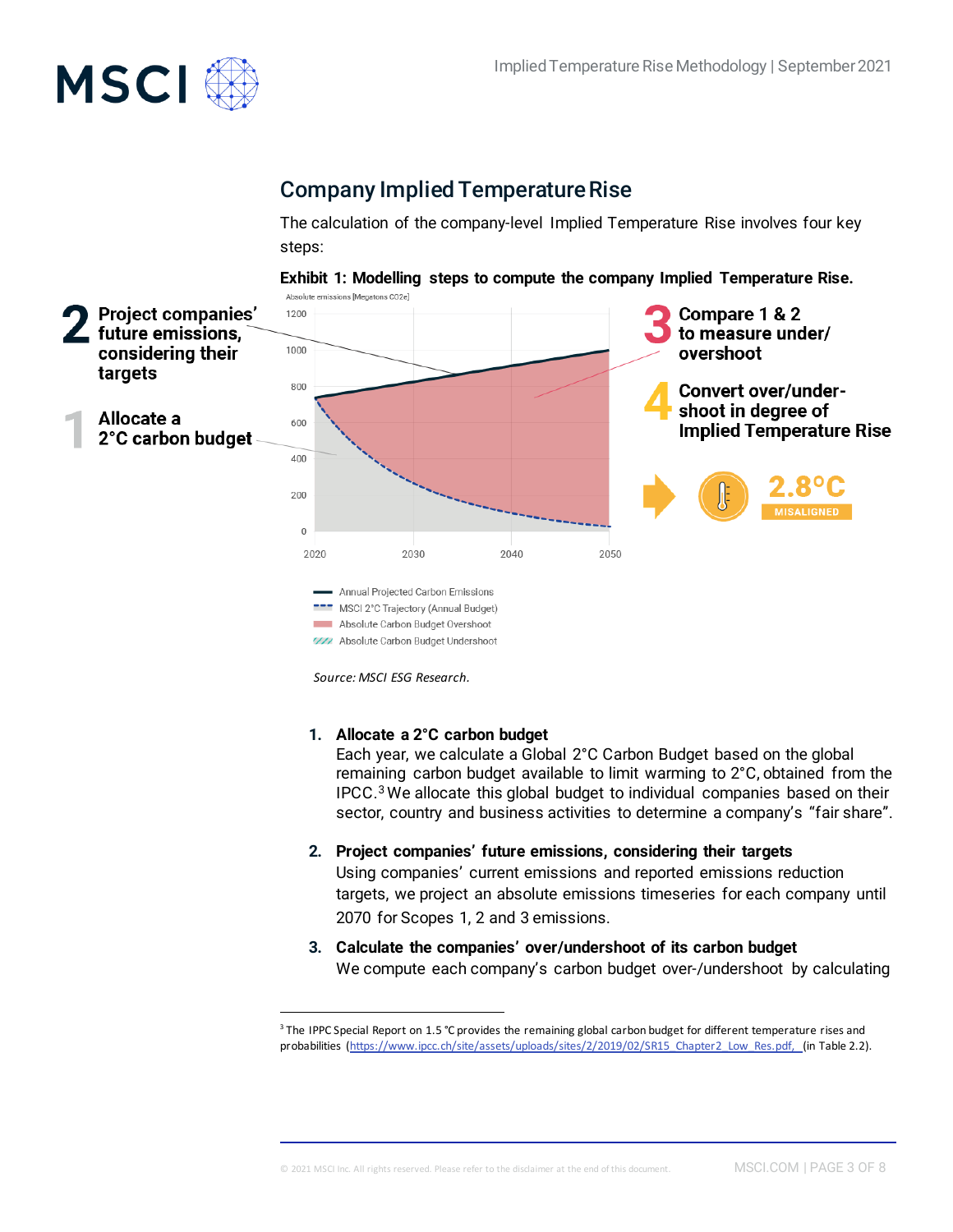

the difference between each company's projected carbon emissions and its allocated 2°C budget. We then transform this to a relative over-/undershoot by dividing it by the allocated 2°C budget of the company.

**4. Convert the relative over/undershoot to a degree of temperature rise** We convert the relative emissions over-/undershoot to degrees of warming (in Celsius) using the science-based Transient Climate Response to Cumulative Emissions (TCRE) approach: *Implied Temperature Rise = 2°C + company level relative over/undershoot × Global 2°C Budget × TCRE Factor.*

We perform this analysis on each scope of emissions (Scopes 1, 2 and 3) to capture both direct and indirect contributions to global warming. Additionally, we provide both the Implied Temperature Rise on each scope and an aggregated Implied Temperature Rise for each company. This allows users to understand the contribution of each scope. It is worth noting that we correct for the issue of double counting that arises when considering emissions beyond Scope 1 by calculating the relative over/undershoot of emissions (see Double Counting Section for more information).

## Portfolio Implied Temperature Rise

The portfolio-level Implied Temperature Rise compares the sum of "owned" projected GHG emissions against the sum of "owned" carbon budgets for the underlying holdings. The portfolio's total estimated carbon budget over-/undershoot is then converted to a degree of temperature rise using the TCRE. Enterprise Value including Cash (EVIC) is used as a base to allocate companies' emissions to investment portfolios to enable analysis of both equity and corporate bond portfolios.

### **Transient Climate Response to Cumulative Carbon Emissions**

The Transient Climate Response to Cumulative Carbon Emissions (TCRE) was established by the IPCC and provides a relationship that links each additional unit of emissions emitted beyond the available remaining global 2°C carbon budget to degrees of additional warming. We use a TCRE factor of 0.000545°C warming per Gt  $CO<sub>2</sub>$ .<sup>[4](#page-3-0)</sup> In other words, for each GtCO<sub>2</sub> exceeding the global  $2^{\circ}$ C carbon budget, we can expect an additional ~0.000545°C warming over 2°C.

<span id="page-3-0"></span><sup>4</sup> The 2020 Measuring Portfolio Alignment Report recommends a TCRE factor of 0.000545°C warming per Gt CO2 which is based on IPCC 2013 The Physical Science Basis report (https://www.tcfdhub.org/wp-content/uploads/2020/10/PAT-Report-20201109-Final.pdf).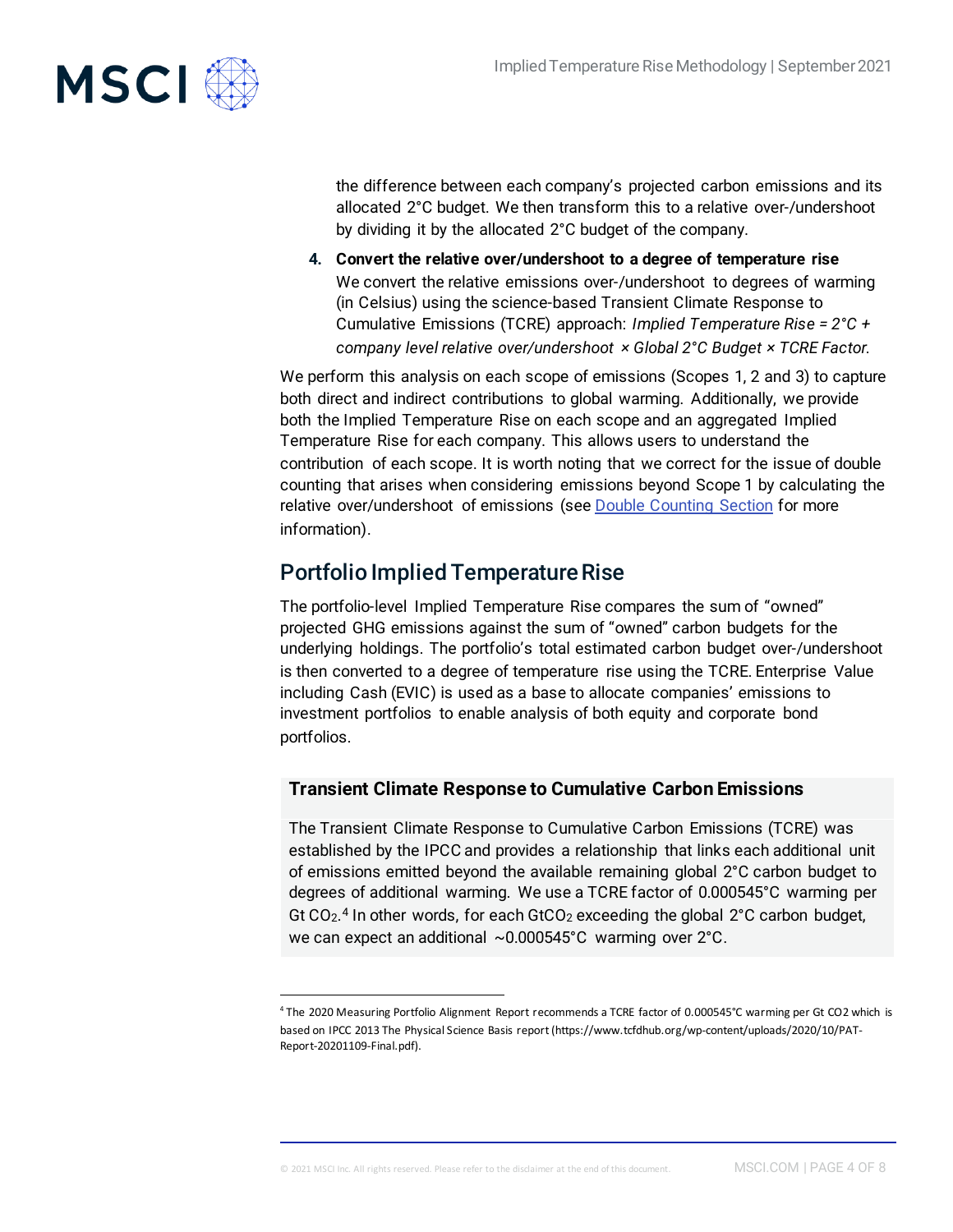

This relationship is used in the Implied Temperature Rise methodology to convert a company's or portfolio's allocated carbon budget over-/undershoot into a degree of warming.[5](#page-4-0) The Implied Temperature Rise estimates an answer to the following question: What is the additional warming if the whole economy over/-undershoots the global 2°C carbon budget at the same proportion as the company or portfolio analyzed? As described in the 2020 Measuring Portfolio Alignment Report, the relationship from above can be used to derive following formula:

*Additional Warming = Relative company-level over/undershoot × Global 2°C Budget × TCRE Factor*

To then calculate the Implied Temperature Rise, we need to add the additional warming to the base temperature of 2°C:

### *Implied Temperature Rise = 2°C + Relative company-level over/undershoot × Global 2°C Budget × TCRE Factor*

To illustrate, consider a hypothetical company overshooting its allocated carbon budget by 50%, and subsequently assume the whole economy overshoots at the same rate. Using above formula, a TCRE factor of 0.000545°C/Gt CO<sub>2</sub> and a global 2°C budget of 1551Gt  $CO<sub>2</sub>e<sup>6</sup>$ , we estimate Implied Temperature Rise to be 2.42°C  $(2^{\circ}C + 50\% \times 1551 \text{ Gt C0}_2 \text{e} \times 0.000545 \text{ C/Gt C0}_2 = 2.42 \text{ }^{\circ}C).$ 

## **Incorporating Company's Emission Reduction Targets into the Implied Temperature Rise model**

MSCI ESG Research has developed an approach to analyze and compare emission reduction targets reported by companies, despite differences in target metrics and timeframes. The methodology provides an assessment by scope and allows us to project the absolute emissions of a company if the target is fully realized.

<span id="page-4-1"></span><span id="page-4-0"></span><sup>5</sup> Based on the relationship presented in the 2020 Measuring Portfolio Alignment Report (https://www.tcfdhub.org/wpcontent/uploads/2020/10/PAT-Report-20201109-Final.pdf)

<sup>&</sup>lt;sup>6</sup> Please see the section\_Global\_2°C Carbon Budget for more details.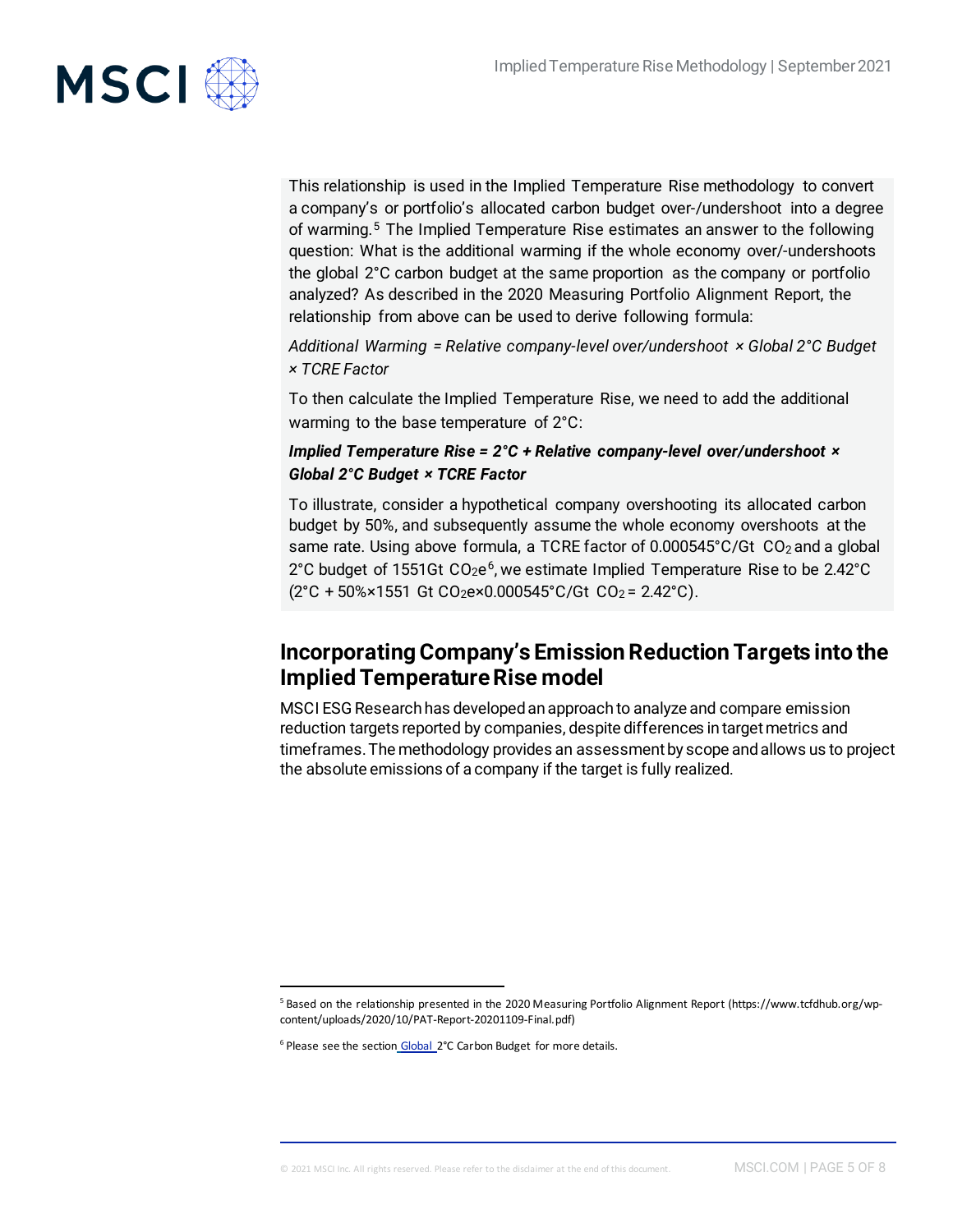

# **Implied Temperature Rise bands**

The Implied Temperature Rise output is a continuous variable. To ease comparison between various ITRs, MSCI uses "ITR bands" that encompass temperate ranges with clear alignment labels, from "1.5°C aligned" to "Strongly Misaligned".

Alignment is defined by the two temperature thresholds set by the Paris agreement climate objectives (+1.5°C, +2°C global mean temperature compared to pre-industrial levels)<sup>[7](#page-5-0)</sup>. Misalignment, consequently, corresponds to any Implied Temperature Rise output exceeding those thresholds. We distinguish two categories of misalignment: Misaligned, defined by a business-as-usual emissions profile; and Strongly Misaligned for the outputs that fall short even of today's insufficient country policies.. The NGFS REMIND "Current Policies" scenario that corresponds to the first category of misalignment yields a (rounded) 3.2°C temperature at horizon 2100, which helps us draw the line with the second category<sup>[8](#page-5-1)</sup>.

The table below describes the ITR bands as well as what they mean.

|            | <b>ITR Band</b>                      | Range (°C)    | Comment                                                                                                                                                                                                                                                                                                      |
|------------|--------------------------------------|---------------|--------------------------------------------------------------------------------------------------------------------------------------------------------------------------------------------------------------------------------------------------------------------------------------------------------------|
| MISALIGNED | <b>Strongly</b><br><b>Misaligned</b> | > 3.2         | This company/portfolio lags behind even countries'<br>insufficient current policies. Its contribution to catastrophic<br>climate change is higher than most companies/portfolios.                                                                                                                            |
|            | <b>Misaligned</b>                    | $> 2.0 - 3.2$ | This company/portfolio does not comply with the Paris<br>agreement goals. Its pace of decarbonization is too slow to<br>mitigate catastrophic climate change. The threshold is<br>determined by NGFS REMIND "Current policies" scenario yielding<br>an estimated 3.24°C at the 2100 horizon (rounded 3.2°C). |
| ALIGNED    | 2°C Aligned                          | $> 1.5 - 2.0$ | This company/portfolio meets the Paris Agreement's minimum<br>objective <sup>46</sup> of +2°C global mean temperature compared to pre-<br>industrial levels. It is engaged in the low-carbon transition.                                                                                                     |
|            | $1.5^{\circ}$ C<br>Aligned           | $<=1.5$       | This company/portfolio is in line with the Paris agreement's<br>maximal objective of keeping global mean temperature to +1.5°C<br>compared to pre-industrial levels. It is a transition leader<br>significantly contributing to mitigating catastrophic climate<br>change.                                   |

#### **Exhibit 2: Overview of Implied Temperature Rise Bands**

<span id="page-5-1"></span><span id="page-5-0"></span><sup>7</sup> See article 2 of the Paris Agreement (https://unfccc.int/sites/default/files/english\_paris\_agreement.pdf)

8 NGFS Climate Scenario Database. Technical [Documentation \(2020\).](https://www.ngfs.net/sites/default/files/ngfs_climate_scenario_technical_documentation_final.pdf) 

<span id="page-5-2"></span>(https://www.ngfs.net/sites/default/files/ngfs\_climate\_scenario\_technical\_documentation\_final.pdf)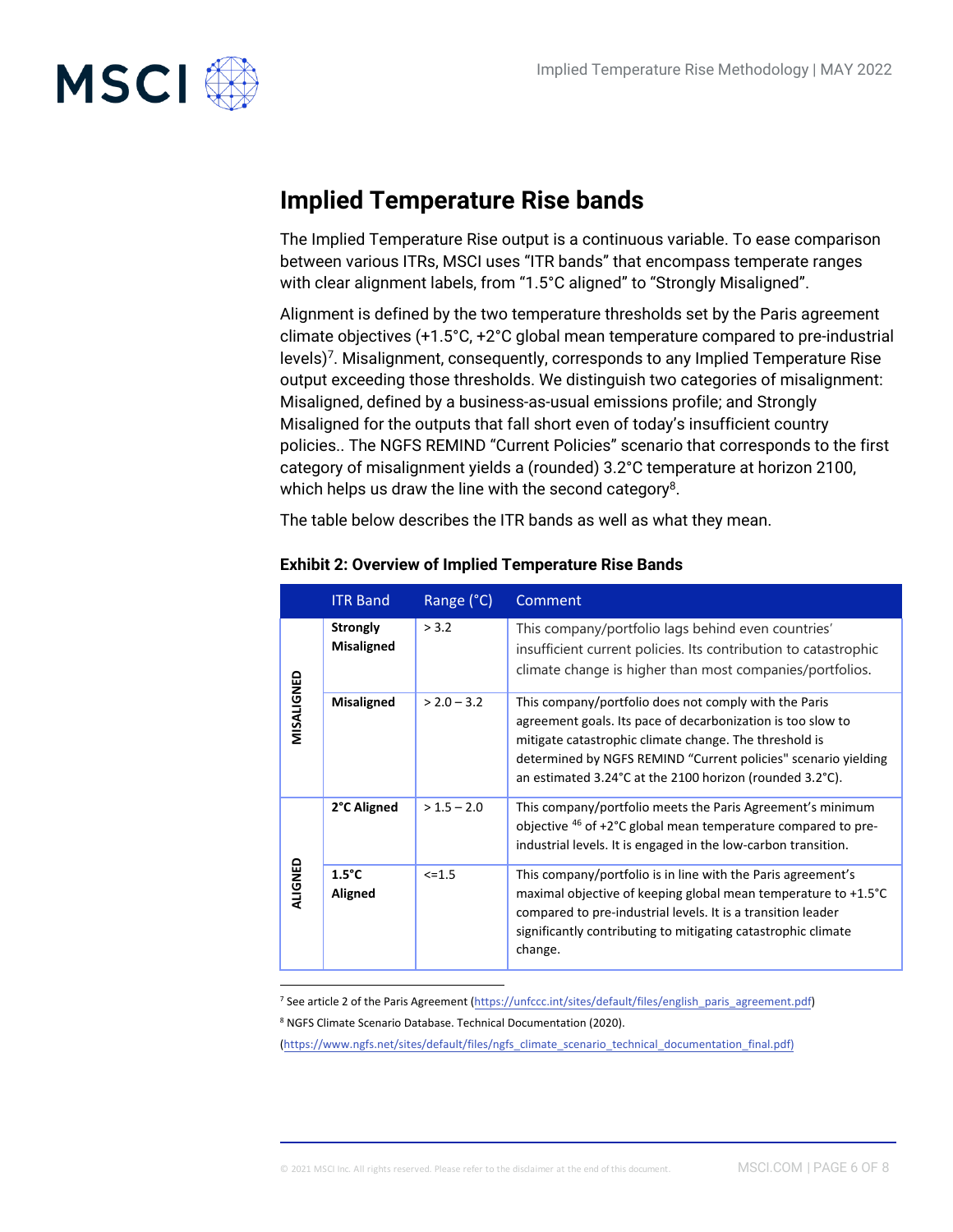

## **Contact us**

### **AMERICAS**

| esgclientservice@msci.com |  |
|---------------------------|--|
|---------------------------|--|

| Americas        | 1 888 588 4567 *  |
|-----------------|-------------------|
| Atlanta         | + 1 404 551 3212  |
| <b>Boston</b>   | +16175320920      |
| Chicago         | + 1 312 675 0545  |
| Monterrey       | + 52 81 1253 4020 |
| <b>New York</b> | +12128043901      |
| San Francisco   | +14158368800      |
| São Paulo       | +55 11 3706 1360  |
| Toronto         | + 1 416 628 1007  |

 $\overline{A}$  888  $\overline{B}$ 888  $\overline{B}$ 888  $\overline{B}$ 

### **EUROPE, MIDDLE EAST & AFRICA**

| Cape Town | +27216730100      |
|-----------|-------------------|
| Frankfurt | +49 69 133 859 00 |
| Geneva    | +41 22 817 9777   |
| London    | +44 20 7618 2222  |
| Milan     | +39 02 5849 0415  |
| Paris     | 0800 91 59 17 *   |

### **ASIA PACIFIC**

| China North     | 10800 852 1032 *      |
|-----------------|-----------------------|
| China South     | 10800 152 1032 *      |
| Hong Kong       | +852 2844 9333        |
| Mumbai          | +91 22 6784 9160      |
| Seoul           | 00798 8521 3392 *     |
| Singapore       | 800 852 3749 *        |
| Sydney          | +61290339333          |
| <b>Taipei</b>   | 008 0112 7513 *       |
| <b>Thailand</b> | 0018 0015 6207 7181 * |
| Tokyo           | + 81 3 5290 1555      |
|                 |                       |

 $* =$  toll free

### About MSCI

MSCI is a leading provider of critical decision support tools and services for the global investment community. With over 50 years of expertise in research, data and technology, we power better investment decisions by enabling clients to understand and analyze key drivers of risk and return and confidently build more effective portfolios. We create industry-leading research-enhanced solutions that clients use to gain insight into and improve transparency across the investment process.

### About MSCI ESG Research Products and Services

MSCI ESG Research products and services are provided by MSCI ESG Research LLC, and are designed to provide in-depth research, ratings and analysis of environmental, social and governance-related business practices to companies worldwide. ESG ratings, data and analysis from MSCI ESG Research LLC. are also used in the construction of the MSCI ESG Indexes. MSCI ESG Research LLC is a Registered Investment Adviser under the Investment Advisers Act of 1940 and a subsidiary of MSCI Inc.

To learn more, please visit www.msci.com.